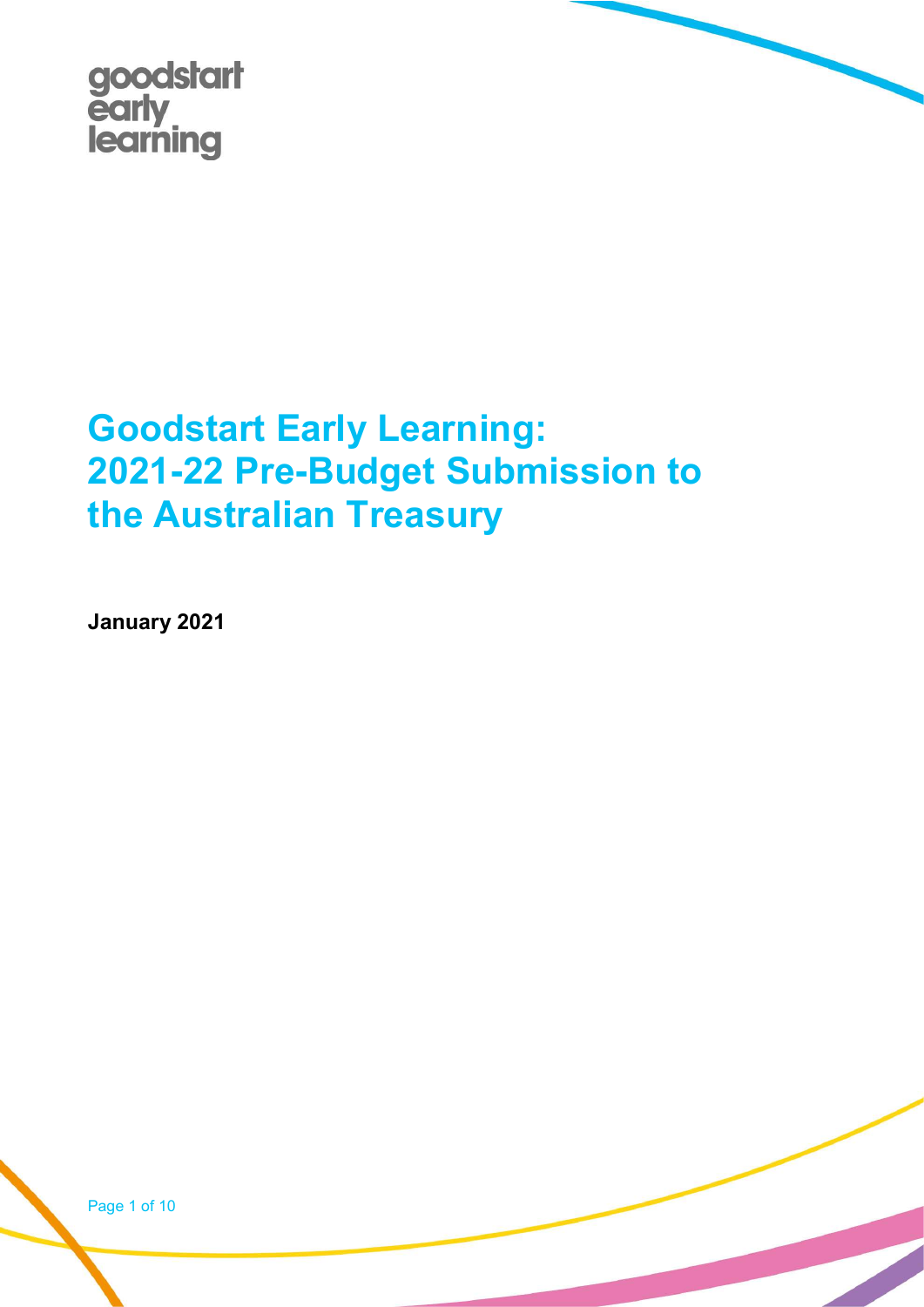## PRE-BUDGET SUBMISSION TO THE AUSTRALIAN TREASURY – BUDGET 2021-22

#### About Goodstart Early Learning

Goodstart Early Learning (hereafter Goodstart) is Australia's largest not-for-profit social enterprise and Australia's largest Early Childhood Education and Care (ECEC) provider, with 670+ centres located in all states and territories, supporting more than 70,700 children from 59,200 families. Our purpose is to ensure all Australia's children have the learning, development and wellbeing outcomes they need for school and life.

#### Summary

Early childhood education and care (ECEC) has always been deserving of government investment, given the dual benefits it delivers in supporting workforce participation and educating and optimising children's learning and development, particularly for children facing disadvantage.

The evidence is indisputable: investing in ECEC makes good economic sense. For every dollar invested in ECEC programs, two dollars is returned<sup>1</sup> through increased earnings across the child's lifetime and those gained by families returning to the workforce earlier. We also know that the cost of inaction – of late intervention – is around \$15bn per annum<sup>2</sup> . With up to 90% of brain development occurring before a child starts primary school<sup>3</sup>, it is no wonder that quality ECEC makes a significant contribution to achieving educational excellence in schools<sup>4</sup> .

The emergence of COVID-19 in 2020 reinforced that ECEC is absolutely essential to the Australian economy and for keeping children safe and continuing to learn. We stayed open, day in and day out, for essential workers – health care professionals, police, teachers, delivery drivers and cleaners, etc – so the country could keep moving. We prioritised care for vulnerable children during changes to services such as in-home therapy and child safety visits, reinforcing the important role teachers and educators play in keeping children at risk safe<sup>5</sup>.

The Australian Government's support for the ECEC sector throughout 2020 reinforced how essential we are for the economy. Policy and funding measures in response to COVID-19 helped children keep learning, families keep working and the sector stay open and we commend Government for taking these steps.

As we enter a 'new COVID normal', we must take what we learned in 2020 and continue focusing on providing children and families with certainty and stability. Simplifying and solidifying access to key supports in the Child Care Safety Net – particularly to support people returning to work and those affected by emergencies, outbreaks and disasters – is essential to supporting impacted families return to work or pick up additional work. We also strongly endorse the COAG Education Council Universal Access National Partnership (UANP): Final Review Report Key Finding 22 (and overarching finding) to provide long term funding certainty and guarantee preschool for every Australian child<sup>6</sup> and secure funding for the workforce who deliver it.

For this reason, we ask Government to:

- Support maximum workforce participation at all income levels by increasing uptake of Additional Child Care Subsidy – Transition to Work to support low income families receiving Parenting Payment or JobSeeker to re-enter the workforce and remove workforce disincentives for middle- and highincome earners currently working part-time by abolishing the annual CCS cap;
- Embed a consistent response to emergencies, natural disasters and COVID hotspots by securing policy and funding responses to support families when they need it most, specifically, allowing providers to waive families' gap fees when closed (or closed to certain families) and simpler access to Additional Child Care Subsidy – Temporary Financial Hardship;

<sup>&</sup>lt;sup>1</sup> The Front Project (2019), A smart investment for a smarter Australia.

<sup>&</sup>lt;sup>2</sup> The Front Project (2019), How Australia can invest in children and return more – A new look at the \$15bn cost of late action.

<sup>&</sup>lt;sup>3</sup> Center on the Developing Child (2007), The Science of Early Childhood Development (InBrief).

<sup>4</sup> Brennan and Pascoe (2017), Lifting our Game.

<sup>&</sup>lt;sup>5</sup> Gredley, R (2021), Virus shows schools' role in child safety.

<sup>6</sup> COAG Education Council, March 2020, UANP Review: Final Review Report.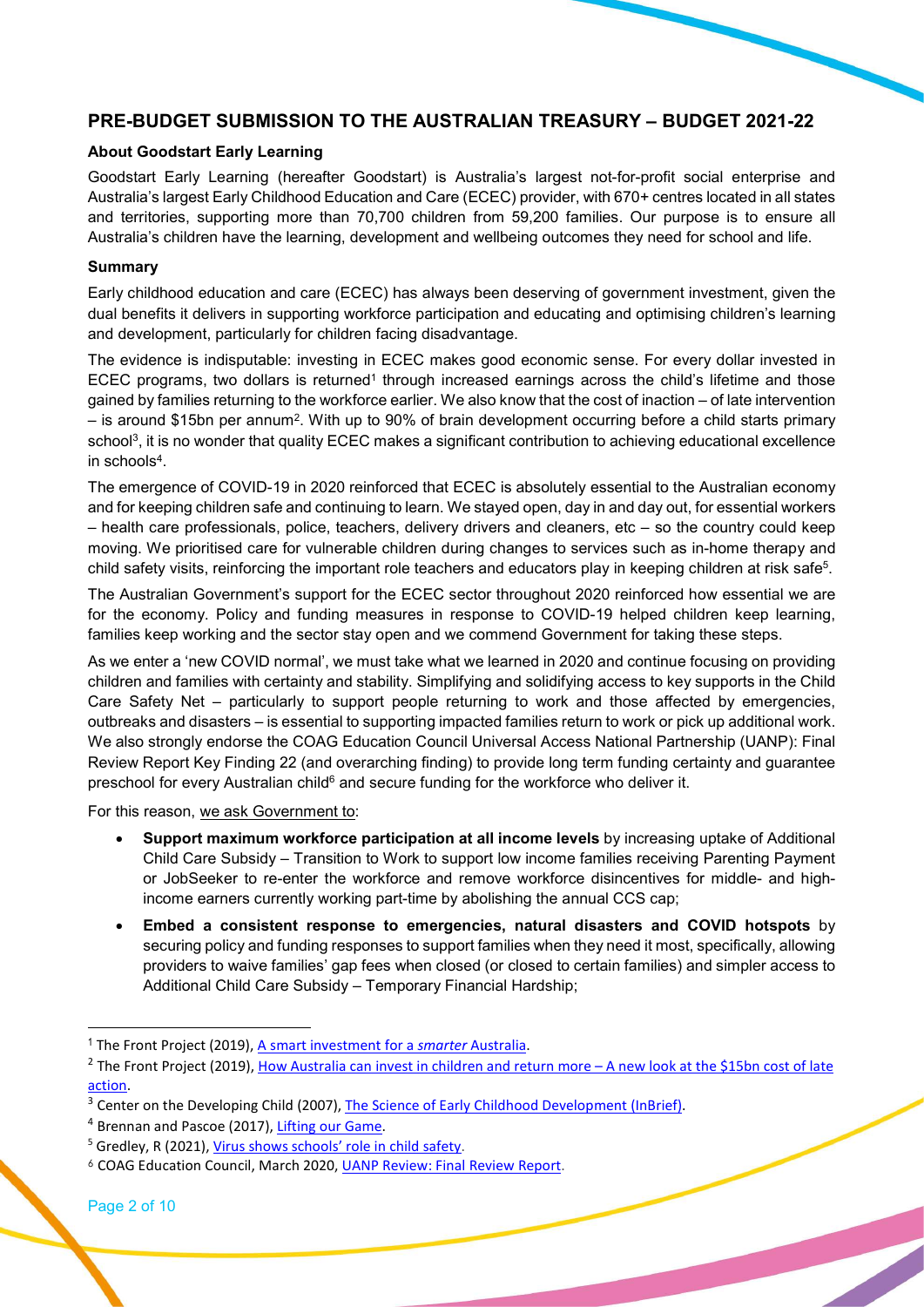- Guarantee access to early learning for all Australian children by committing 5 years of universal access funding, consistent with Key Finding 22 of the COAG UANP Final Review Report, and providing every child at least 36 subsidised hours per fortnight (an increase of just 12 hours from CCS24), regardless of work or income;
- Invest in the ECEC workforce by funding strategies and initiatives in the National ECEC Workforce Strategy; and
- Commit to longer-term affordability and equitable access reforms by implementing recommendations made by the Grattan Institute and KPMG, as well as simplifying access to early learning for children at risk and children with additional inclusion support needs.

## Specific recommendations

Government to support maximum workforce participation for all income earners by:

- 1. Improving access to ACCS Transition to Work to address very low uptake (a 17% decline from Jan-Feb 2020 to July 2020<sup>7</sup>) and to mitigate workforce disincentives for JobSeekers and Parenting Payment recipients.
- 2. Removing the annual cap of \$10,560 per child per year to remove work disincentives for middle- and highincome earners.
- 3. Restore the affordability of early childhood education and care to the settings achieved when the Jobs for Families Child Care Package was announced in 2015.

## Government to support the attraction, retention and recognition of ECEC teachers and educators by:

4. Funding the development and implementation of the National Early Childhood Education and Care Workforce Strategy agreed at COAG Education Council in December 2019.

## Government to guarantee long-term, sustainable early childhood education and care funding by:

- 5. Allocating funding across forward estimates to provide long-term, sustainable funding for universal access to preschool for at least 5 years, consistent with Key Finding 22 of the COAG UANP Final Review Report.
- 6. Increasing the CCS24 Child Care Safety Net result to at least 36 subsidised hours per fortnight, so that every child can access at least two days of subsidised early learning, regardless of their family's circumstance.

## Government to embed support for families in emergencies, disasters and COVID-19 hotspots by:

- 7. Permanently continuing provisions in the Minister's Rule (currently scheduled to expire at the end of January 2021) to allow providers to waive out of pocket costs (gap fees) for families when a centre is directed to close or when it is effectively closed to certain families (e.g. during stay at home orders when access is only permitted for essential workers and vulnerable children).
- 8. Increasing funding for children and families in early learning impacted by emergencies and natural disasters by providing fee relief for families through a new disaster category of ACCS Child Wellbeing or permit providers to submit ACCS Temporary Financial Hardship applications for affected families.

## Government to support longer-term reform of the Child Care Subsidy by:

- 9. Committing funding for longer-term CCS reform to:
	- improve affordability by increasing the CCS subsidy rates, flattening the taper and removing the annual per child cap;
	- simplify access to early learning for children at risk of abuse or neglect by increasing the ACCS Certificate period to 13 weeks; and
	- support workforce participation for all parents and carers and ensure their children are supported to meaningfully participate in early learning by increasing funding for the Inclusion Support Program.

Page 3 of 10

<sup>&</sup>lt;sup>7</sup> APH, August 2020, 60. Childcare support data, Dr Baxter\_DESE\_11082020.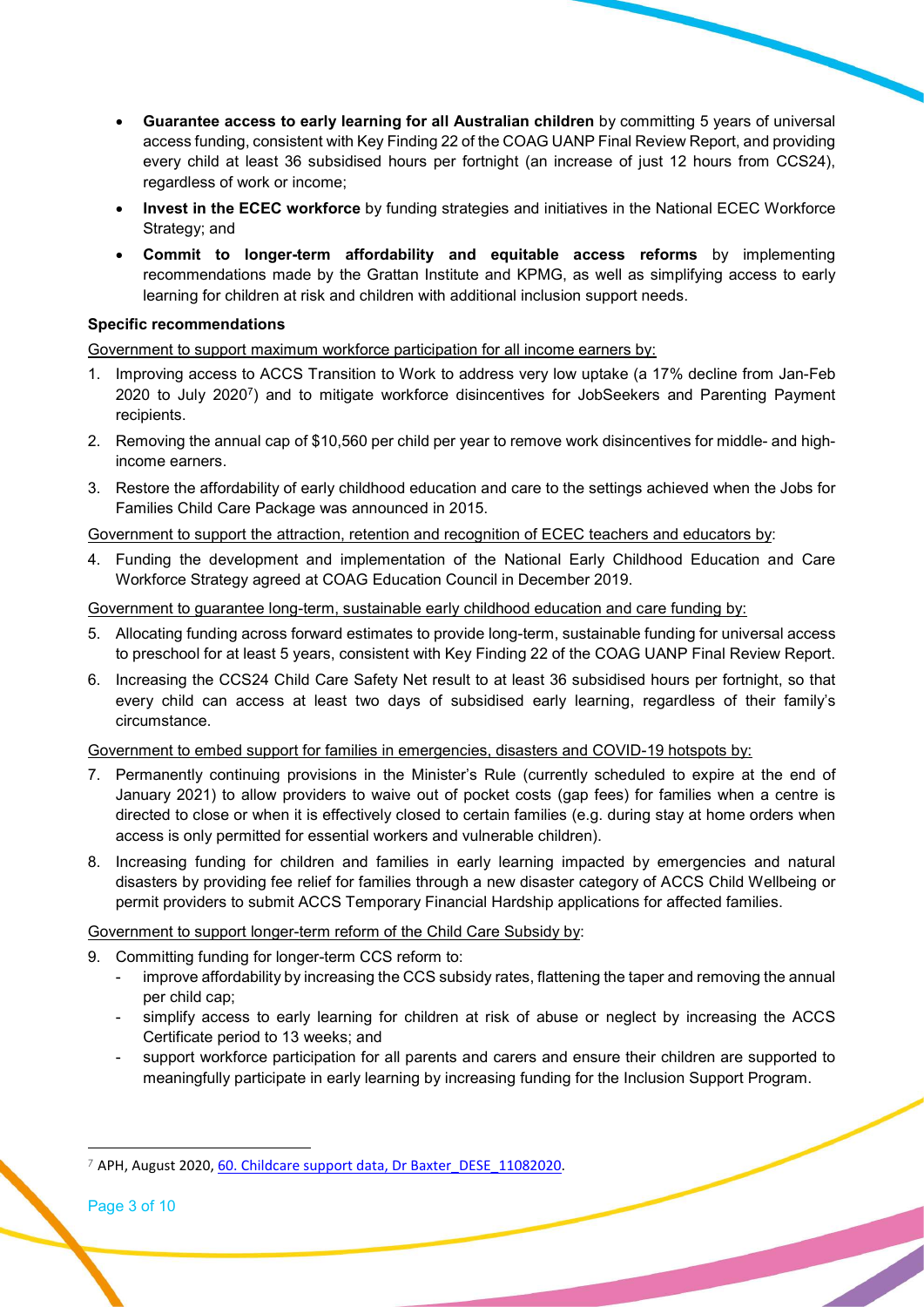#### RECOMMENDATIONS IN DETAIL

Recommendation 1: Improve access to ACCS Transition to Work to address very low uptake (a 17% decline from Jan-Feb 2020 to July 2020 $^{8}$ ) and to mitigate workforce disincentives for JobSeekers and Parenting Payment recipients.

For families seeking to return to work or study after a period of income support, the cost of ECEC can create financial disincentives as income support and other welfare payments are withdrawn. ACCS Transition to Work provides a 95 per cent subsidy rate to families on income support payments to transition to work through work, study or training activities. It is a well-designed, targeted subsidy and has shown to be highly effective for recipients. However, uptake of the subsidy has significantly decreased despite the potentially eligible cohort significantly increasing. Government data indicates that, even though the number of JobSeekers doubled in the period December 2019 to May 2020<sup>9</sup>, there was a 17% decrease in the number of people approved for ACCS Transition to Work compared with pre-COVID levels. Our experience was consistent, with a 14% decrease in ACCS Transition to Work recipients at Goodstart centres, which had not returned to pre-COVID levels by December 2020.

Families who receive this support have told us it is highly effective when it works. However, there appears to be systemic issues preventing eligible families from accessing this support. Our research suggest changes may be needed to the administrative processes to ensure families can easily access the support they need.

We ask Government to investigate the reasons for this very low take up and to take the necessary steps to remove barriers and improve pathways for families on income support to better access this subsidy and support them into work, study or training.

Recommendation 2: Remove the annual cap of \$10,560 per child per year to remove work disincentives for middle- and high-income earners.

Another effective measure would be to remove the \$10,560 per child annual subsidy cap for families earning more than \$189,930 per annum. This would reduce the high effective marginal tax rates for secondary income earners picking up additional days, particularly for professional women.

Job losses as a result of COVID were particularly felt in certain industries, such as retail, tourism and hospitality. Women were over-represented in unemployment figures during the COVID crisis with the 55% of the 600,000 jobs lost in April were held by women, even though they accounted for only 47% of the workforce<sup>10</sup>. Though they are very slowly returning to employment, they are still participating at far lower levels than men  $(61.4\%$  for women compared to 71.0% for men)<sup>11</sup>.

Maximising the workforce participation of all Australians – particularly women – will be essential, especially with migration to Australia estimated to fall by 85% next year<sup>12</sup> and likely to be constrained for many years. Supporting women to work an extra day is a key mechanism for boosting workforce participation, which will increase economic growth.

Eliminating the annual CCS cap that affects families earning over \$189,000 per annum reduces workforce disincentives to working full-time<sup>13</sup>. There is also evidence that investing in the 'care economy', which includes early learning and care and other social services, creates twice as many jobs as the same level of investment in construction and can lift women's employment by 5.3%<sup>14</sup>.

<sup>8</sup> APH, August 2020, 60. Childcare support data, Dr Baxter\_DESE\_11082020.

<sup>&</sup>lt;sup>9</sup> APH, 14 July 2020, 'The impact of COVID-19 on JobSeeker Payment recipient numbers by electorate'.

<sup>&</sup>lt;sup>10</sup> Boyle, J, Monash University, 14 December 2020, 'There's a fundamental need to reverse the 'pink recession'.'

<sup>11</sup> ABS (2020), 'Labour Force, Australia – November 2020'.

<sup>&</sup>lt;sup>12</sup> SBS News, 1 May 2020, Australia's migration intake to fall 85 per cent due to coronavirus, Scott Morrison says.

<sup>&</sup>lt;sup>13</sup> KPMG (2020), The Child Care Subsidy: Options for increasing support for caregivers who want to work.

<sup>14</sup> Dawson, E, Australian Financial Review, 3 August 2020, 'The case for a pink stimulus shot.'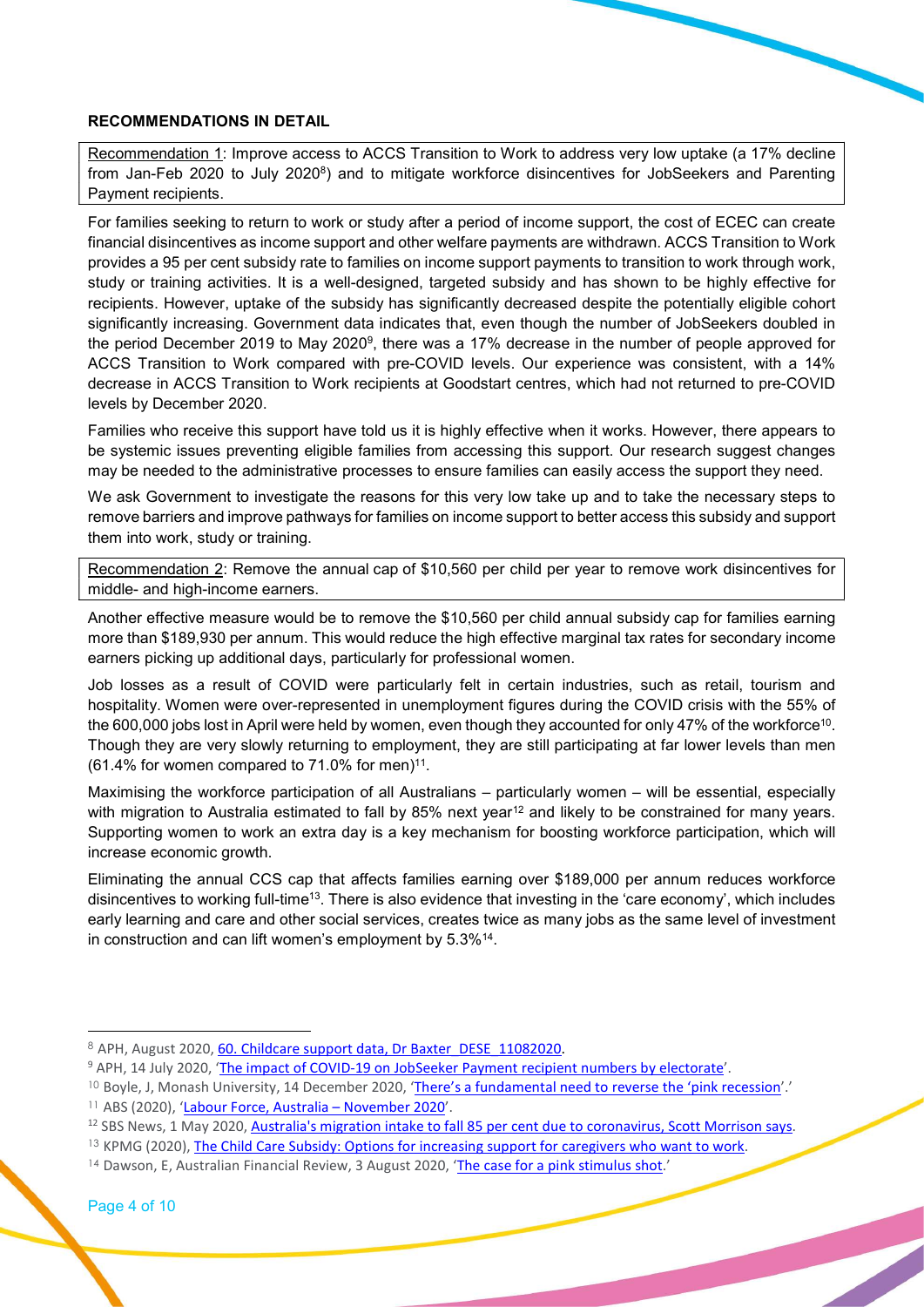#### Example of the financial disincentive created by the annual cap

A couple has two children in early learning and care. The father is a policeman on \$100,000 per annum and the mother is a teacher on \$60,000 per annum, working three days per week. The mother would like to work full-time but the annual CCS cap means the family budget would reduce by 20 cents for every extra dollar earned on the fifth day, making the household financially worse off by \$78 per week. This limits the workforce participation of secondary income earners, particularly mothers<sup>15</sup>.

Recommendation 3: Restore the affordability of child care to the settings achieved when the Jobs for Families Child Care Package was announced in 2015.

When it was released in 2015, then-Minister Morrison stated the Jobs for Families Child Care Package would result in a family earning between \$65,000–\$170,000 per annum being around \$30 a week better off.<sup>16</sup> More recently, the Prime Minister has recognised that improved child care affordability has contributed to increasing female workforce participation and reducing the gender pay gap, particularly for low and middle income families.<sup>17</sup> However, the Child Care Subsidy settings have not kept up with changes in the economy in terms of increases in wages and child care fees. While the low income threshold for the Child Care Subsidy (CCS) has risen by 6.8% since July 2018 to \$69,390<sup>18</sup>, average weekly earnings have risen by 9.7% which means the subsidy has been losing value in real terms.<sup>19</sup> A one-off adjustment of at least 3% in the low income earners threshold is needed to restore the Child Care Subsidy affordability to its originally-intended level.

Similarly, the CCS hourly cap on fees has not kept up with increases in child care costs, particularly in higher-cost locations like inner-city areas, while it has proven to be effective at constraining fee growth in more urban and regional areas. The percentage of services charging fees above the cap has been steadily rising since 2018 – with increases skewed towards services and rooms with higher costs of delivery, like baby rooms and inner-city locations with high rents. An increase to the CCS hourly cap is needed to restore affordability to the original level announced in the 2015 Budget, noting local market forces and the design of the subsidy (providing a percentage of fees paid up to the cap) keeps downward pressure on fees, outside of higher cost rooms and locations. Consideration should also be given to setting separate, higher hourly caps for shorter sessions of care (i.e. less than 9 hours), recognising the hourly rate is higher on shorter sessions, due to the need to still capture fixed costs.

Recommendation 4: Fund the development and implementation of the National Early Childhood Education and Care Workforce Strategy agreed at COAG Education Council in December 2019.

The Lifting our Game report identified building workforce capability as a key initiative in improving the quality of early learning<sup>20</sup>. The looming national shortage of early childhood teachers poses an immediate challenge in maintaining the current national universal access to early childhood education as well as ensuring early childhood services meet the National Quality Framework.

The COVID-19 pandemic has had a dramatic effect on the ECEC workforce, as centres were recognised as essential services and stayed open even while schools were shut down. We have seen heightened level of employee anxiety in the ECEC sector<sup>21</sup> and increases in absenteeism and attrition rates.<sup>22</sup> Employee vacancy rates rose sharply across the sector over the course of 2020.<sup>23</sup> If this trend continues, then services may not be able to provide spaces to support Australians returning to work. Measures to promote attraction and retention of employees to the sector are urgent.

- <sup>16</sup> Scott Morrison MP media release, 10 May 2015, 'Jobs for Families Child Care Package delivers choice for families'.
- <sup>17</sup> Scott Morrison MP doorstop, 14 October 2020, https://www.pm.gov.au/media/doorstop-parkhurst-qld
- <sup>18</sup> Based on CPI indexation over four years to Dec 2019.

<sup>20</sup> Pascoe & Brennan (2017), Lifting our Game.

<sup>15</sup> KPMG (2020), The Child Care Subsidy: Options for increasing support for caregivers who want to work.

<sup>19</sup> Average Weekly Earnings (ABS 6302.0) growth from Dec 2015 to Dec 2019.

<sup>&</sup>lt;sup>21</sup> The Front Project 2020, 'How COVID-19 impacts on early childhood teachers and educators.'

<sup>&</sup>lt;sup>22</sup> ABC, 22 October 2020, 'COVID-19 could be catalyst for childcare crisis as stressed, exhausted staff consider leaving'; Jackson, J, in The Conversation, 15 January 2021, 'Early childhood educators are leaving in droves'; The Australian 9 January 2021, "Concern over the quality of childcare due to staff shortage".

<sup>&</sup>lt;sup>23</sup> Employer Survey National Skills Commission, Jobs in Demand, Oct 2020.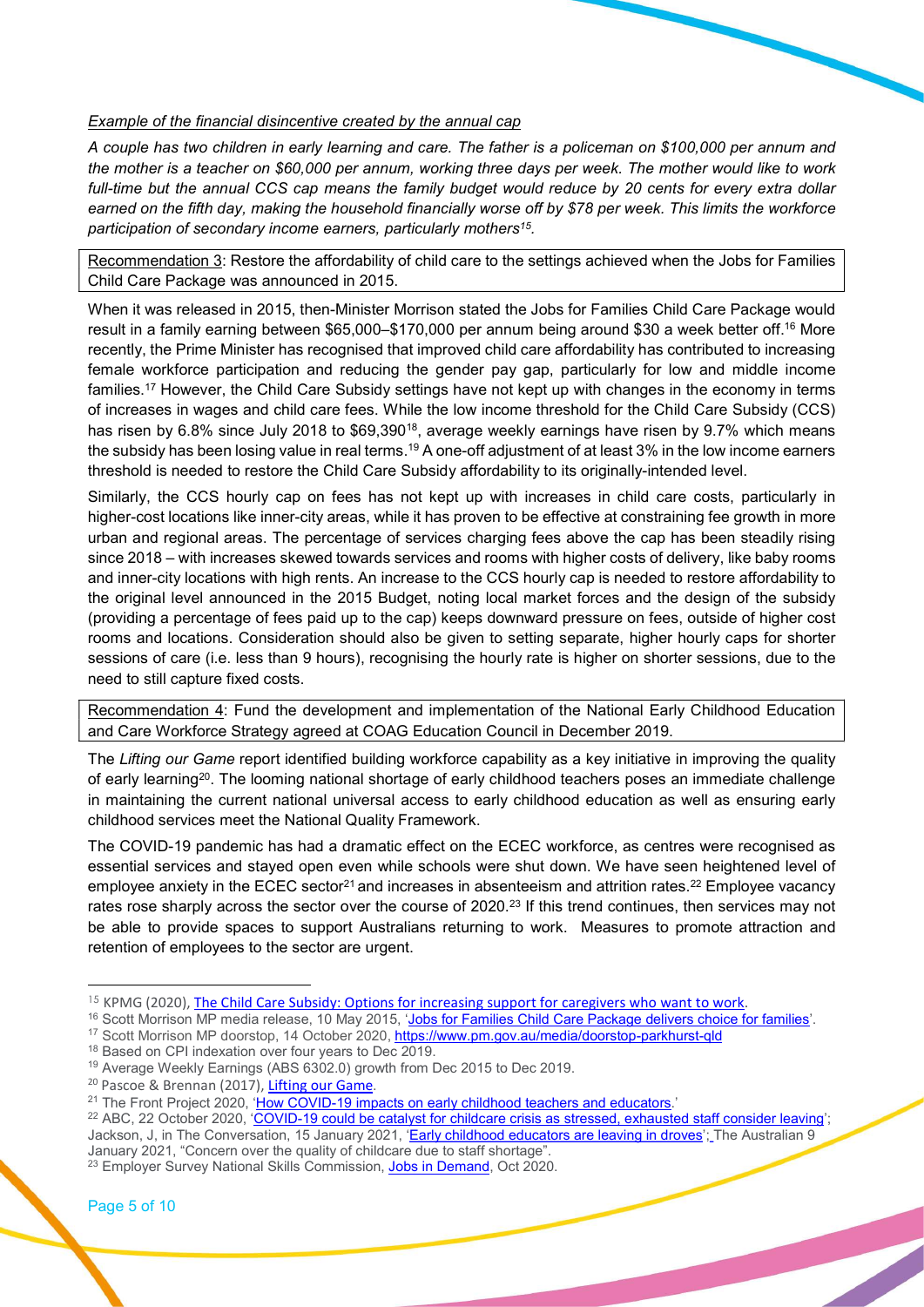In December 2019, Education Ministers endorsed the development of a new children's education and care workforce strategy. This strategy is vital to address the supply of suitably qualified teachers and educators, particularly in rural and remote areas, ensure there is a pipeline of future teachers in place for a national roll-out of three-year-old programs, provide professional development and support, and build a continuous learning culture to underpin quality improvement in programming and pedagogy in early childhood education.

We understand detailed consultation on this strategy will be undertaken this year. An early action should be a concerted public campaign to promote jobs and careers in the sector, which is predicted to generate jobs at a much faster rate than the rest of the economy over the next five years, generating an extra 30,000 jobs for educators<sup>24</sup> and 7,000 jobs for teachers.<sup>25</sup>

In order for the strategy to have a meaningful impact the Australian Government needs to commit to new investment for the implementation of the National Workforce Strategy for Early Childhood Education.

Recommendation 5: Allocate funding across forward estimates to provide long-term, sustainable funding for universal access to preschool for at least 5 years, consistent with Key Finding 22 of the COAG UANP Final Review Report.

In March 2020, COAG Education Council publicly released the UANP Review: Final Review Report on preschool funding. The review found that the National Partnership Agreement on Universal Access (UANP) has made a substantial contribution to the provision of preschool in all states and territories. Notably, the Report finds that a Governments should agree in-principle to move towards a National Agreement and that a new five-year UANP should be agreed ahead of more enduring funding arrangements from 2026<sup>26</sup>.

There is a wealth of evidence obtained through highly disciplined research about the benefits of preschool for children – particularly vulnerable and disadvantaged children. We can attribute a number of benefits to early childhood education (ECE)<sup>27</sup>:

- School readiness: children who participate in a quality ECE program are more likely to start school ready to learn and succeed.
- Long-term educational achievements: the effects of attending quality ECE program are observed in NAPLAN results in primary school as well as PISA, PIRLS and TIMMS results in primary and high school.
- 21st century skills: neuroscience tells us that early learning is when children learn the lifelong skills, including executive function, entrepreneurial skills, risk-taking, innovation, etc.
- Economic benefits: investing in preschool delivers a cost/benefit ratio of 2:1 in Australia<sup>28</sup>.

We strongly support and endorse the COAG Report findings to allocate funding to fund the National Partnership Agreement for Universal Access to Early Childhood Education for the next 5 years.

Recommendation 6: Increase the CCS24 Child Care Safety Net result to at least 36 subsidised hours per fortnight, so that every child can access at least two days of subsidised early learning, regardless of their family's circumstance.

The early years provide the foundation for the rest of a child's life. We know that almost 90 per cent of a child's brain development happens the first five years. In much of the OECD, children are likely to attend early learning for five days a week, with the debate focused on whether 'full time' (i.e. 5 long days or 30 hours a week) or 'half time (i.e. 5 short days or 15 hours a week) is an optimal 'dosage', particularly for kindergarten. Five short

Page 6 of 10

<sup>&</sup>lt;sup>24</sup> Job Outlook – Occupation: Child Carers.

 $25$  Job Outlook – Occupation: **Early Childhood Teachers.** 

<sup>&</sup>lt;sup>26</sup> Nous (2020), UANP Review: Final Review Report.

<sup>&</sup>lt;sup>27</sup> Pascoe & Brennan (2017), Lifting our Game.

<sup>&</sup>lt;sup>28</sup> Pricewaterhouse Coopers, June 2019, A Smart Investment for a Smarter Australia: Economic analysis of universa early childhood education in the year before school in Australia.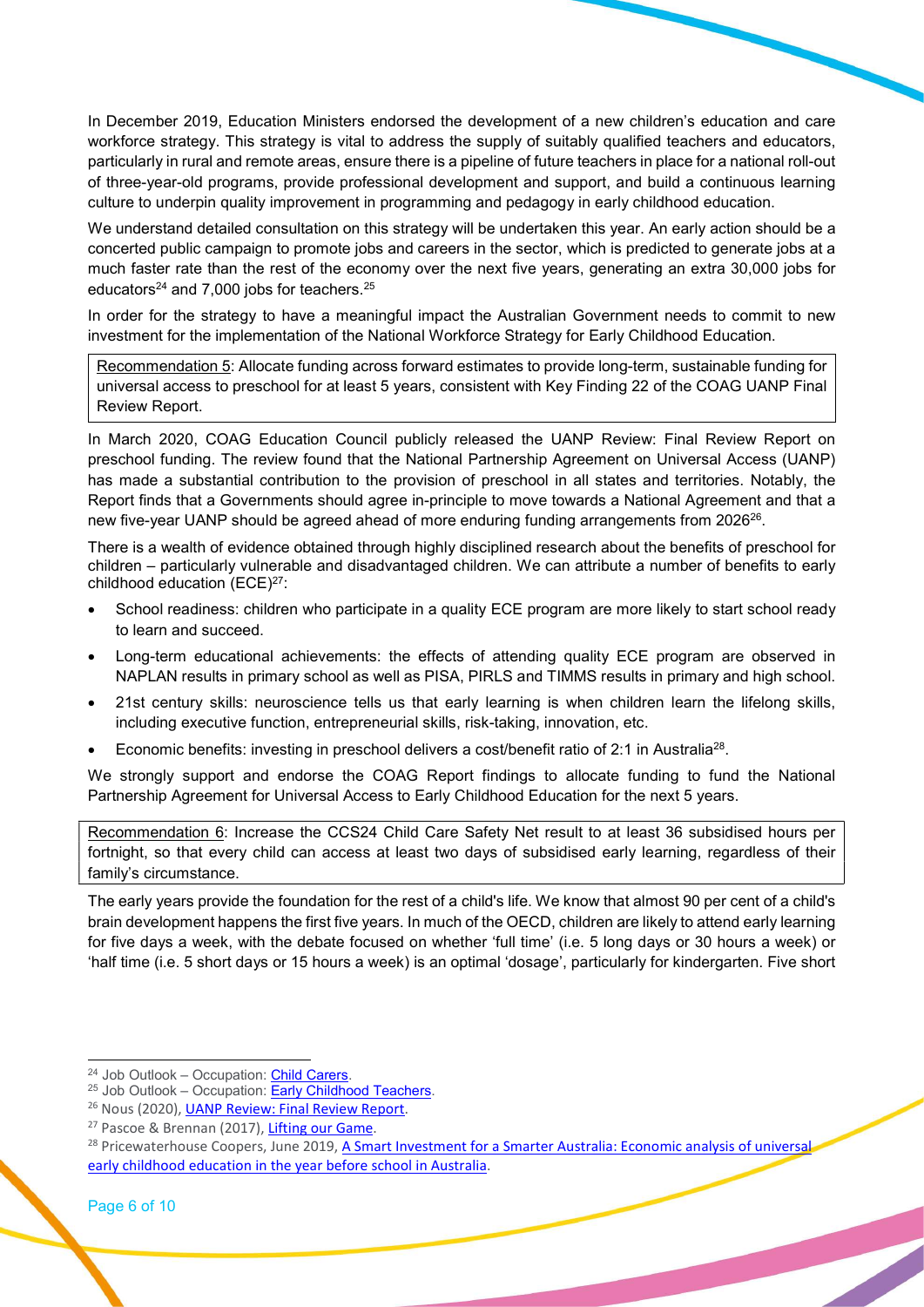days was found to be most effective for improving child development for the general population, although children from disadvantaged families can benefit from more hours."<sup>29</sup>

China, New Zealand, the United Kingdom and swathes of Europe and South East Asia are already providing early childhood education for their three-year-old's. To avoid being left behind, Australia should follow their lead and offer at least two days of subsidised early learning to all children.

#### CCS Safety Net – CCS24 eligible children

The current Child Care Safety Net for low-income families where one or both parents are not working provides up to 24 subsidised hours per fortnight (CCS24). This is not enough subsidised hours for these vulnerable children to access two consecutive days of early learning each week. In order to maximise their 12 subsidised hours per week – and because children benefit most from at least two days a week of early learning – Goodstart offers 2 x 6-hour sessions per week to children eligible for CCS24 at a reduced cost subsidised by our Social Purpose investment.

When the new CCS was introduced, Government encouraged providers to offer shorter sessions to improve flexibility and affordability for families. However, recovering fixed costs (like rent and core labour costs) over a fewer hours results in a higher hourly fee than if those costs are spread over a longer day. Goodstart has cross-subsidised the shorter session offering for these families, in order to keep it affordable, noting families are still required to pay 15% of session fees (CCS 85%). Our attendance data shows that when CCS24 eligible children become eligible for the preschool exemption, their average days of enrolment increase, which means low-income families are taking up this opportunity. Offering a baseline of 36 hours per child per fortnight would support affordable access to two days for every child and simplify this aspect of the CCS system.

Where a family does not have the option of accessing shorter sessions, the out-of-pocket costs for one or two long-day sessions is likely to be cost-prohibitive for very low-income families. As a result, we have seen a significant reduction in the number of families accessing the CCS24 component of the Safety Net. When the new CCS was introduced, only 25,350 low income families accessed the CCS24 Safety Net<sup>30</sup>, far from the projected 70,000.

Very low-income families are more likely to be in insecure or casual work and so were more affected by COVID job losses. Following the ECEC Relief Package (free care period) in 2020, we saw the number of CCS24 eligible children halve and that number continues to decline. Between July and December 2020, we saw the already-reduced number of CCS24-eligible children reduce by over 60%. These children were not eligible for the activity test exemption and, while some may be being supported by Additional Child Care Subsidies, we expect high unemployment and cost barriers have resulted in many exiting care, which means these vulnerable children are missing out on early learning.

## Two years of preschool

Just 58% of 3 year old children are currently enrolled in a preschool program in Australia, with the overwhelming majority of these in long day care, compared to 91% of children in the year before school.<sup>31</sup> There is a wealth of international evidence that shows that two years of preschool or kindergarten has more impact<sup>32</sup> than the one year that Australian currently provides, as confirmed in the Lifting our Game Report<sup>33</sup>. Current Year 3 NAPLAN reading results in the Victoria and New South Wales are already 18 points higher than the other four states, amplified by lower rates of developmental vulnerability as measured by the AEDC.

Currently, varying models of kindergarten for three-year-old children are being rolled out with varying degrees of effectiveness in: Victoria (universal), New South Wales (community preschool settings only), Tasmania (vulnerable children) and the Australian Capital Territory (vulnerable children). As was the case before the

<sup>&</sup>lt;sup>29</sup> Melhuish. E, 29 September 2015, 'The Guardian: Australia should follow the research and provide free universal childcare.'

<sup>30</sup> DESE (2018), Child Care in Australia report December quarter 2018.

<sup>31</sup> Productivity Commission (2020) Report on Government Services tables 3A.18 & 3A.19.

<sup>&</sup>lt;sup>32</sup> Mitchell Institute (2016), 'Two years of preschool are better than one.'

<sup>33</sup> Pascoe & Brennan (2017), Lifting our Game.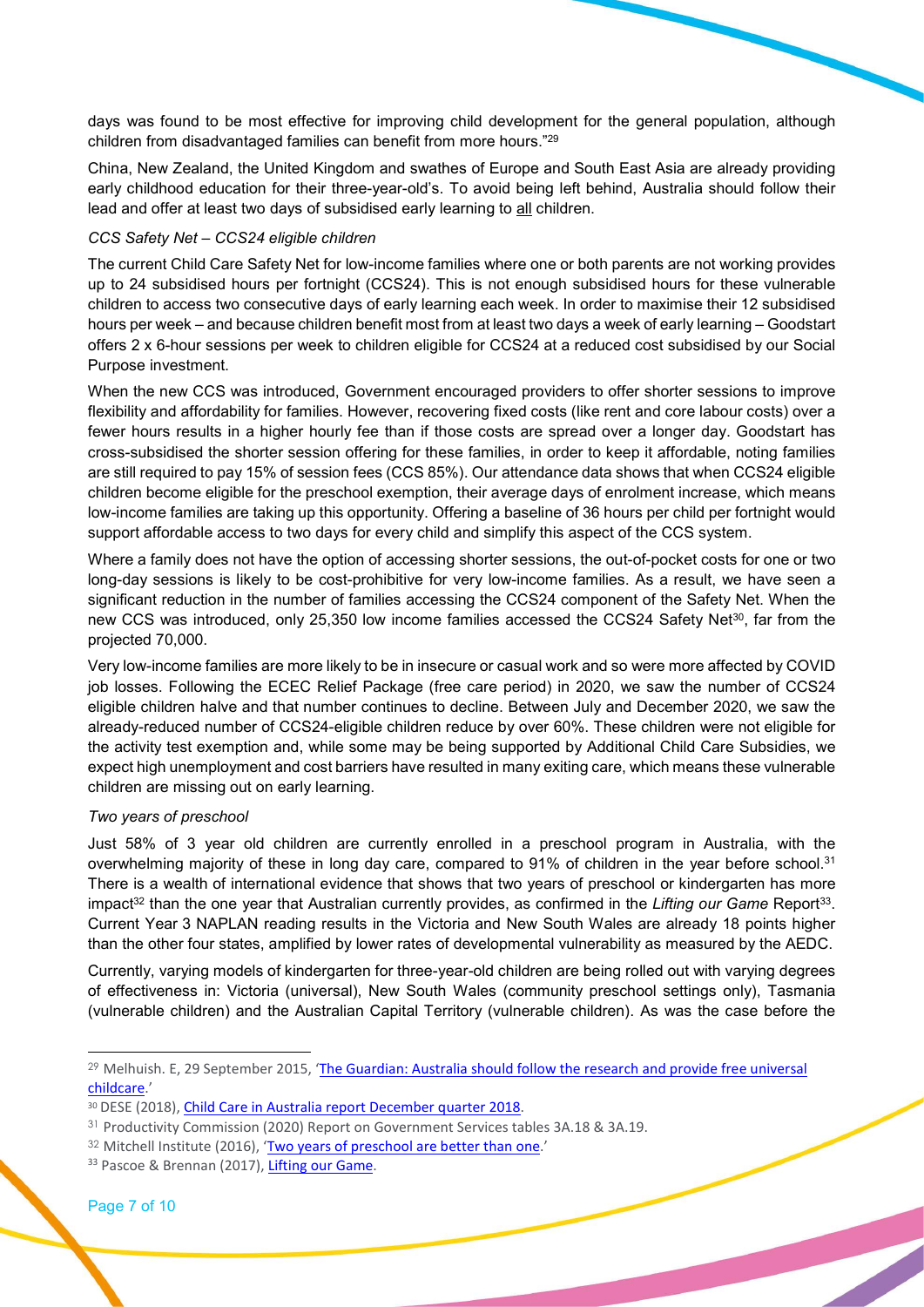introduction of the National Partnership Agreement for Universal Access to Early Childhood Education, accessing a second year of preschool depends on where you live and your family's circumstance. Without a national leadership approach to rolling out two years of preschool, the education gap between the 'haves' in the larger states and the 'have nots' in the smaller states is set to widen.

Increasing the minimum CCS entitlement to 36 hours per week would significantly improve access to preschool programs for many children from low income families. Evidence is compelling that children from low income families are far more likely to benefit most from preschool but are the least likely to attend due to cost barriers.

Recommendation 7: Permanently continue provisions in the Minister's Rule (currently scheduled to expire at the end of January 2021) to allow providers to waive out of pocket costs (gap fees) for families when a centre is directed to close or when it is effectively closed to certain families (e.g. access is only for essential workers and vulnerable children).

In a country as vast and diverse as Australia, emergencies and natural disasters are the norm, rather than the exception. In 2020, the emergence of COVID-19 added 'pandemics' to the list of phenomena that have the potential to significantly disrupt families and communities. Each of these events have impacted early childhood services, with many services supporting children and families who have lost homes, jobs or who are dealing with serious health issues.

These emergencies and disasters have highlighted the need for services to be able to provide timely support and fee relief to affected children and families, which we were able to do simply and effectively under the previous child care subsidy system. As ACECQA stated following its COVID-19 and Natural Emergencies Scenario Planning Workshop, "In times of emergencies and periods of high uncertainty, the need for clear and authoritative advice is critical."

A key mechanism that has supported services directed to close during disasters or when families were prevented from sending children to early learning due to Stay at Home Directions was the ability to waive gap fees, so affected families were not out of pocket. This key measure enables CCS funding to continue to flow to services so they can pay staff – many of whom are also affected by the same disasters. The continued flow of CCS does not increase costs to Government but provides families and services with an invaluable level of certainty.

The current Minister's Rule to allow providers to waive gap fees when a service is directed to close ceases at the end of January 2021. We ask that this be embedded as a permanent provision and that it be extended to cover situations where a family is unable to send their child to early learning, either because they have restricted access (e.g. road closures following disasters, health vulnerabilities, etc) or because they are prevented from attending due to Government restrictions in future COVID hotspots.

Recommendation 8: Increase funding for children and families in early learning impacted by emergencies and natural disasters by providing fee relief for families through a new disaster category of ACCS Child Wellbeing or permit providers to submit ACCS Temporary Financial Hardship applications for affected families.

The ACCS Temporary Financial Hardship measure is government's key financial support mechanism for families experiencing temporary financial hardship. Eligible families receive financial support for the cost of their early childhood education and care for up to 13 weeks per hardship event.

Following the ECEC Relief Package (period of free care) in 2020, the Australian Government streamlined evidence requirements for ACCS Temporary Financial Hardship, which saw a significant increase in the number of families supported by this measure. These changes to streamline evidence requirements were effective in increasing uptake of this additional subsidy and should be permanently maintained to support families affected by future emergencies, disasters and in COVID hotspots. Further, Services Australia should routinely discuss ACCS Temporary Financial Hardship with families in hotspots or disaster-affected areas, e.g. in Community Recovery Hubs.

To provide more efficient and timely support to families in these locations, legislative amendments could enable providers to approve ACCS Temporary Financial Hardship or a new category of ACCS Child Wellbeing in declared disaster or hotspot locations.

Page 8 of 10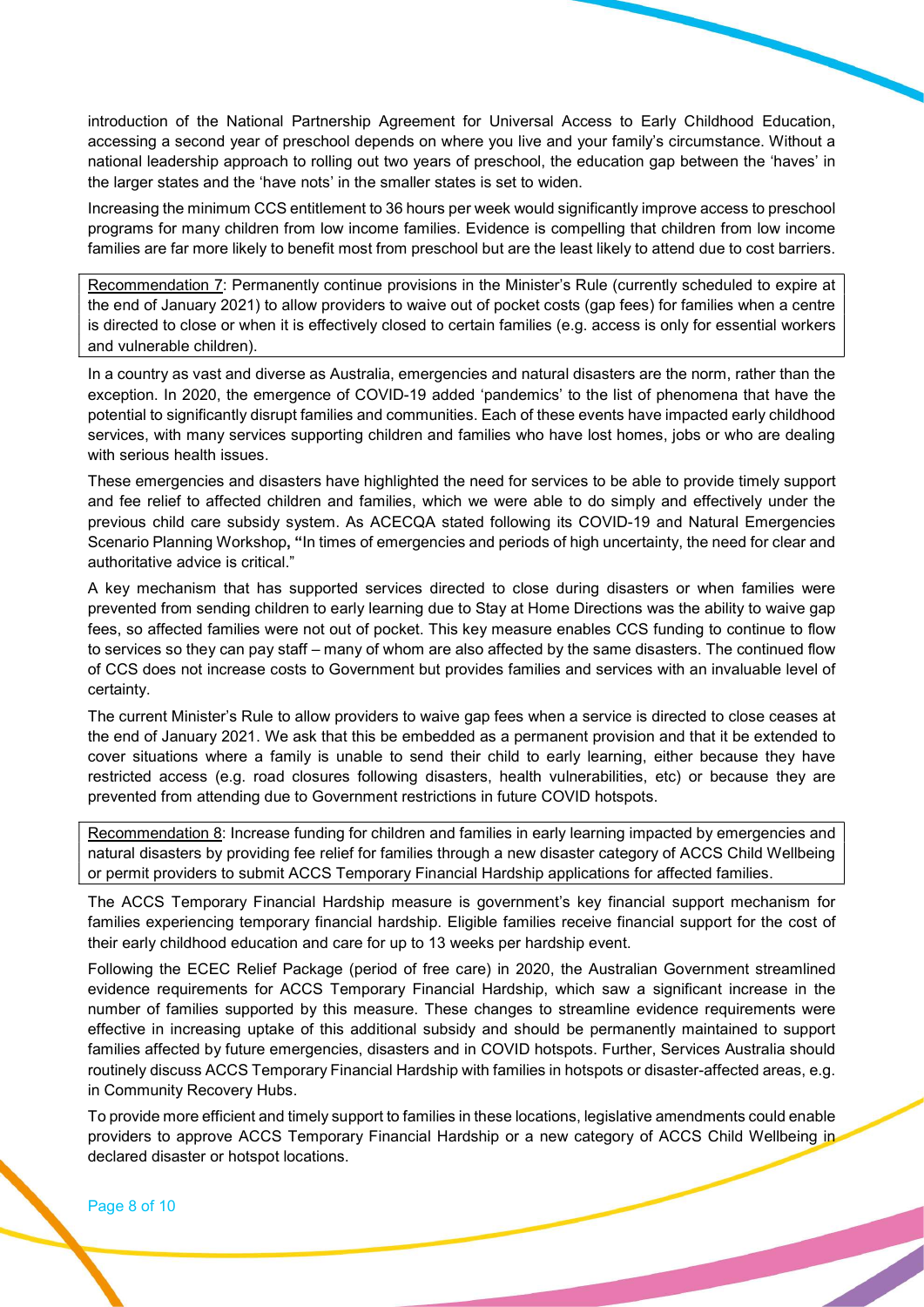Recommendation 9: Commit funding for longer-term reform to Child Care Subsidy to:

improve affordability by increasing the CCS subsidy rates, flattening the taper and removing the annual per child cap;

simplify access to early learning for children at risk of abuse or neglect by increasing the ACCS Certificate period to 13 weeks; and

support workforce participation for all parents and carers and ensure their children are supported to meaningfully participate in early learning by increasing funding for the Inclusion Support Program.

#### Improve early learning affordability and reduce workforce disincentives – CCS rates, tapers and caps

The current Child Care Subsidy (CCS) settings are hindering families from increasing their workforce participation and may be keeping children out of early learning. The combination of inadequate subsidy rates, particularly for very low-income families (CCS 85%), and lower subsidised hours for parents working part-time (CCS 36 hours), mean families cannot afford to enrol their child in additional days of early learning for the flexibility to accept additional shifts or days of work when they are offered.

Goodstart supports the proposal by the Grattan Institute<sup>34</sup> and KPMG<sup>35</sup> to increase the Child Care Subsidy rate by 10% at each income threshold (i.e. scaling from 95% for low income families to 30% for high income families, compared with the current spread of 85%-20%). Consistent with the recommendations made by the Grattan Institute and KPMG, we also support the removal of the annual cap of \$10,560 per year per child (see Recommendation 2, above) and a review of the CCS hourly fee caps (see Recommendation 3, above).

The Grattan Institute's modelling demonstrates that an additional investment of \$5 billion in the CCS would generate economic returns of \$11 billion annually. Similarly, KPMG estimates the GDP benefit arising from the extra days worked is around \$5.4 billion annually. This modelling is consistent with other studies that have highlighted the positive macroeconomic effects of supporting parents' workforce participation<sup>36</sup>.

## Simplify access to early learning for children at risk of abuse or neglect – ACCS Child Wellbeing

When a provider considers a child is "at risk of serious abuse or neglect<sup>37</sup>." a service can immediately give an ACCS Child Wellbeing Certificate for up to 6 weeks in any 12 months period<sup>38</sup>. However, the current 6-week duration of Certificates is often insufficient for centre teams to establish trust and rapport with the family and meet the requirements for applying for an ACCS Determination, both in terms of gaining supporting evidence and gaining a family's consent to make the required referral to an appropriate support agency. These issues are often magnified as a result of a family's complexities, e.g. escaping domestic and family violence, trauma, socioeconomic disadvantage, low levels of educational attainment, etc. This process can be particularly complex for new families who need time to complete a CCS application or for Indigenous families where concerns can be raised about the possibility of child protection agencies being involved.

The risks associated with hastening this process of engagement and gaining agreement to make a referral is that some families disengage from the process – either by declining to proceed with an application to continue ACCS or even by withdrawing the child from early learning, which is counter to the policy objectives of the ACCS.

Australian Government data indicates that, in the 2018-19 financial year, nearly a half of all children exiting at 6 weeks had a subsequent ACCS event. Just over one-third had another ACCS Child Wellbeing event, which suggests that there were ongoing issues of vulnerability. Almost one in ten children disengaged from early learning altogether<sup>39</sup>.

<sup>34</sup> Grattan Institute (2020), 'Cheaper childcare: A practical plan to boost female workforce participation.'

<sup>35</sup> KPMG (2020), The Child Care Subsidy: Options for increasing support for caregivers who want to work.

<sup>36</sup> PwC, (2019), A Smart Investment for a Smarter Australia: Economic analysis of universal early childhood education in the year before school in Australia.

<sup>37</sup> The circumstances in which a child is taken to be at risk of serious abuse or neglect are defined in the Child Care Subsidy Minister's Rules 2017 at section 9.

<sup>&</sup>lt;sup>38</sup> FAAct section 85CB Certification for ACCS (child wellbeing), subsection (3).

<sup>&</sup>lt;sup>39</sup> DESE, Policy Paper – Extending Length of Certificates, Additional Child Care Subsidy (child wellbeing).